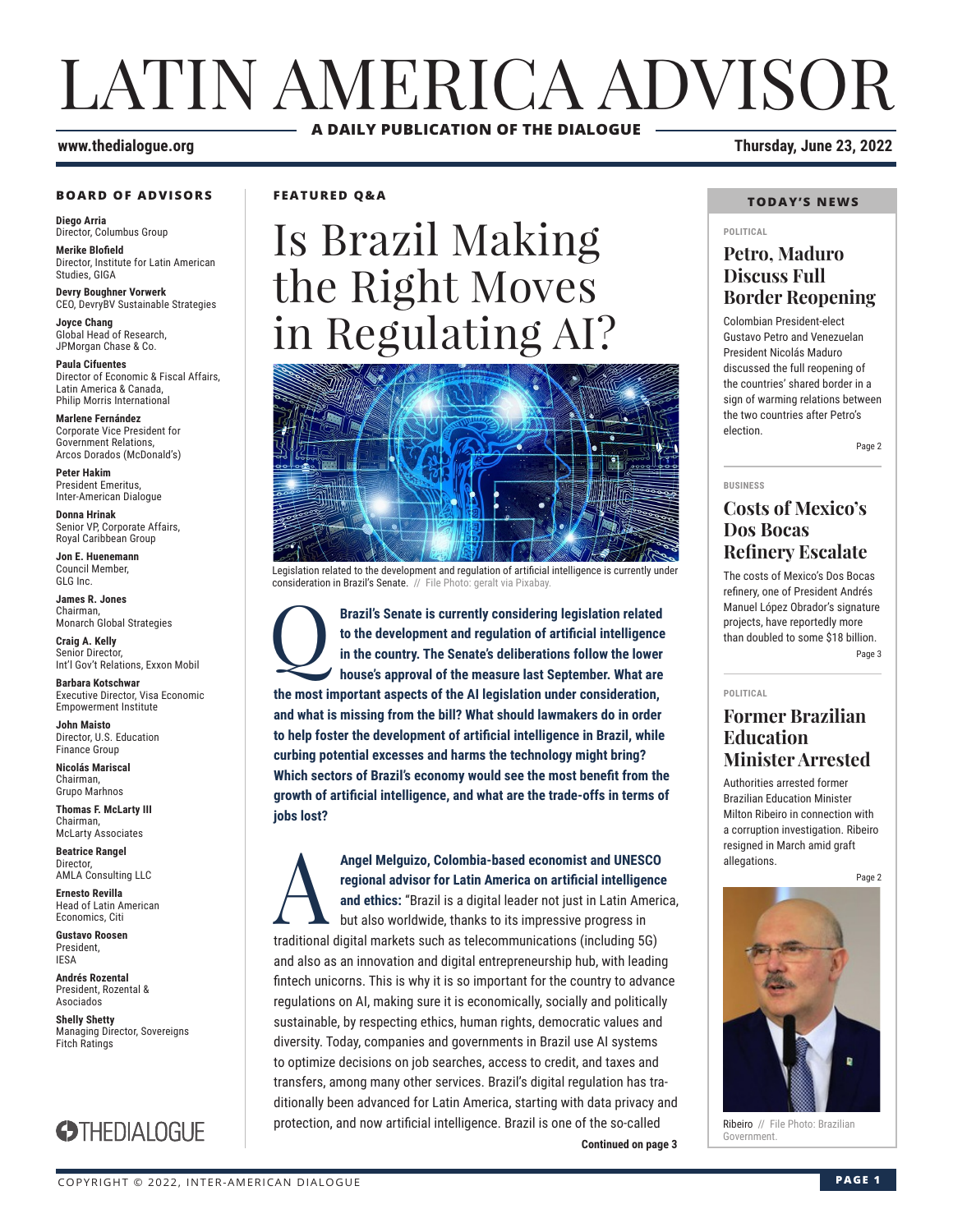### **POLITICAL NEWS**

# Petro, Maduro Discuss Full Reopening of Border

Colombian President-elect Gustavo Petro and Venezuelan President Nicolás Maduro said Wednesday that they had spoken about fully reopening their countries' shared border, Reuters reported. The border has been partially closed in recent years amid diplomatic tensions between the two countries and restrictions related to the Covid-19 pandemic. The countries took steps last year to reopen the land border, but it is currently open mainly to pedestrian traffic, Reuters reported. "I have reached out to the Venezuelan government to open the borders and restore the full exercise of human rights on the border," Petro, who was elected Colombia's president on Sunday and takes office in August, said Wednesday in a tweet. In a separate posting on Twitter, Maduro said he congratulated Petro on his election victory. "We discussed the willingness to restore normalcy at the borders, various issues about peace and the prosperous future of both peoples," said Maduro. During his campaign, Petro promised to re-establish diplomatic ties with Venezuela. The two countries broke diplomatic relations in 2019 following Colombia's recognition of Venezuelan opposition leader Juan Guaidó as Venezuela's legitimate interim president after the country's disputed 2018 election. [Editor's note: See related **[Q&A](https://www.thedialogue.org/wp-content/uploads/2022/06/LAA220621.pdf)** in Tuesday's Advisor.]

# Ecuadorean Gov't Rejects Protesters' Conditions for Talks

Ecuador's government on Wednesday rejected conditions that Indigenous protesters have demanded for talks as demonstrators continued to paralyze Quito, causing shortages of food and fuel, the Associated Press reported. Protesters have sought several economic changes, including lower prices for food and

fuel, and have set up roadblocks on main roads in six of the country's provinces. "This is not the time to put more conditions, it is not the time to demand greater demands; it is the time to sit down and talk, we are on the tenth day of the strike," Minister of Government Francisco Jiménez told a television network, the AP reported. "And we can't keep waiting, the capital can't keep waiting, the country can't keep waiting," he added. Indigenous leader Leonidas Iza on Tuesday demanded that the government end the state of emergency in the provinces where protests have been taking place and also order troops and police officers to stand down in areas where protests are occurring in Quito. However, Jiménez said the state of emergency would remain in place because lifting it would leave "the capital defenseless," the AP reported. At times, protesters have clashed with police in Quito, and other violence has broken out in the provinces. In the capital, protesters have attacked vehicles and civilians and have forced the closure of some businesses, including ones that have been looted. Demonstrators have also punctured bus tires, forcing people to walk. The protests, mainly led by Indigenous organization Conaie, started on June 14, and protesters have sought a 45-cent per gallon cut in gasoline prices, as well as price controls for agricultural goods and more money for the country's education budget, Reuters reported. Several foreign governments, including those of the United States, Canada, Germany and Britain, have called for negotiations to end the violence and protests, the AP reported. The United Nations and the Organization of American States have also called on Indigenous leaders and Ecuador's government to reach an agreement to end the crisis. In a statement on Wednesday, the U.S. State Department warned travelers about protests and crime in Ecuador. "Public demonstrations can take place for a variety of political and economic issues," the State Department said. "Demonstrations can cause the shutdown of local roads and major highways, often without prior notice or estimated reopening timelines," the State Department said. "Road closures may significantly reduce access to public transportation and airports and may disrupt travel both within and between cities," it added.

### **NEWS BRIEFS**

### **Former Brazilian Education Minister Arrested in Graft Case**

Milton Ribeiro, a former Brazilian education minister under President Jair Bolsonaro, was arrested Wednesday in connection with a federal police investigation on corruption, the Associated Press reported. Ribeiro, who was appointed to the position in July 2020, left the ministry in March when conversations with mayors who would have allegedly been favored by education ministry budget decisions were leaked. Ribeiro has denied any wrongdoing, and Daniel Bialski, his lawyer, said the arrest was "unjust, uncalled for and unnecessary."

### **Chile's Arauco Signs \$3 Billion Deal for New Pulp Mill in Brazil**

Wood panel and pulp manufacturer Arauco signed a \$3 billion investment agreement for a new pulp mill in Brazil, the Chilean company said Wednesday, Reuters reported. The Sucuriu Project, which will be located in Mato Grosso do Sul and will have the capacity to produce 2.5 million metric tons of hardwood pulp annually, is set to begin operations in early 2028. The project is still pending approval from both environmental authorities and the Arauco board.

### **Panama's Government Sees Surge of Migrants Crossing Darién Gap**

The number of migrants crossing the Darién Gap, between Panama and Colombia, has grown substantially this year, Panamanian Security Minister Juan Manuel Pino said Wednesday, the Associated Press reported. So far this year, 46,415 migrants have been registered in the area, as compared to 26,216 at the same time last year. The largest share of migrants attempting to cross the Darién Gap are from Venezuela, according to officials.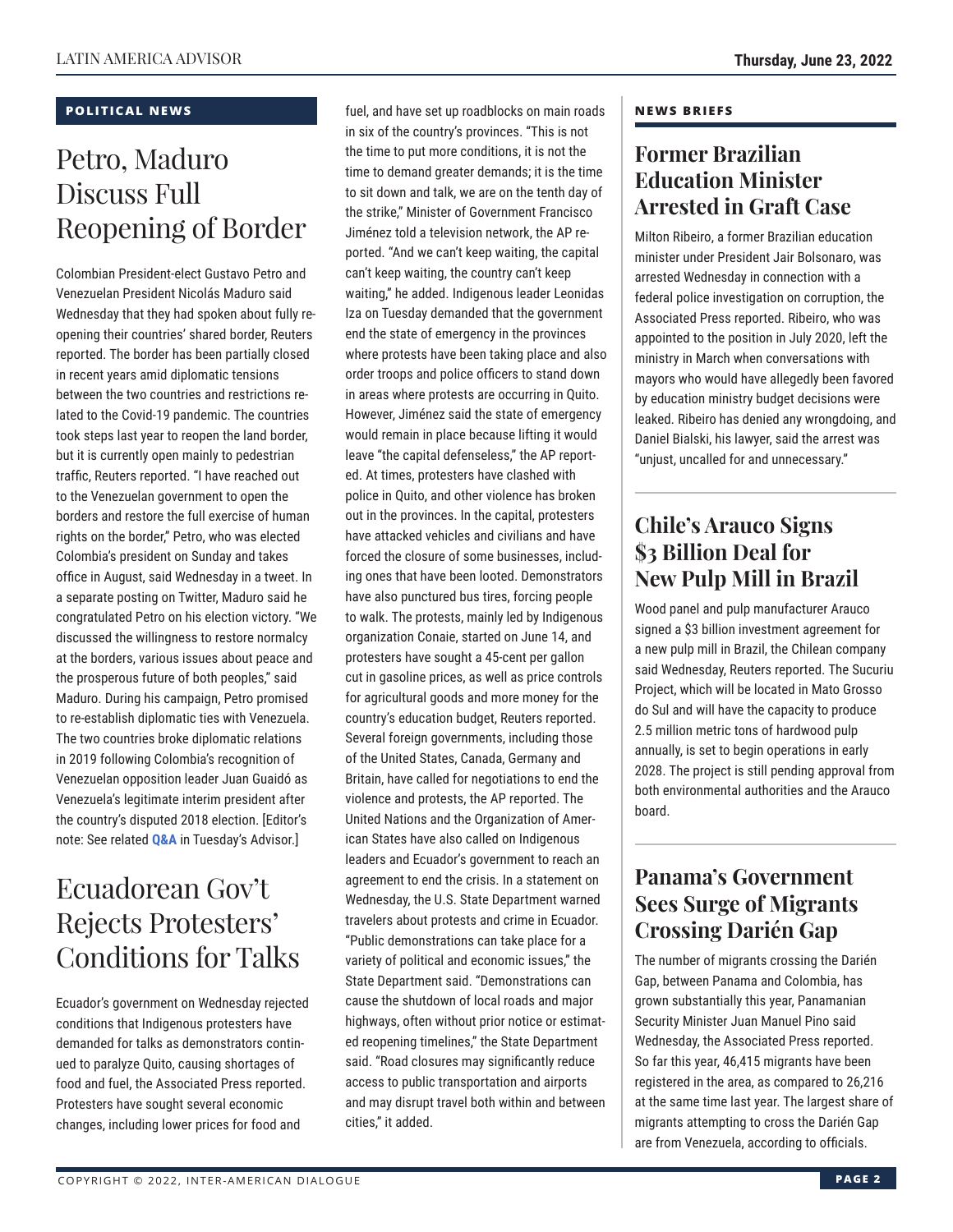### **ECONOMIC NEWS**

# Power Restored Following Blackout on Mexico's Yucatán

Power was returned to some 1.3 million users on the Yucatán Peninsula on Wednesday following a blackout that affected 62 percent of the total users in the Mexican states of Campeche, Quintana Roo and Yucatán, the Mexican Federal Electricity Commission (CFE) said in a statement. The CFE coordinated efforts with the National Center of Energy Control (Cenace) after six high-voltage power lines stopped working on Wednesday morning. The blackout was the result of an accident caused by a CFE worker who had been working on the maintenance of the power lines, the commission said.

### **BUSINESS NEWS**

## Costs of Mexico's Dos Bocas Refinery More Than Double

The costs of the Petróleos Mexicanos Olmeca, or Dos Bocas, refinery project, set to open July 1, may reach as much as \$18 billion, more than twice the amount of the project's initial \$8 billion budget, Bloomberg News reported Wednesday, citing anonymous sources familiar with the matter. Last month, the value of construction work contracts through 2024 increased to more than \$14 billion. The project's higher-than-expected costs are likely related to inflation, the news service reported. The refinery will eventually be able to process 340,000 barrels of crude per day, adding approximately 20 percent to its current refining capacity in the country. Following its inauguration next week, the refinery will go through a test phase for the rest of 2022 and then gradually increase its production, said President Andrés Manuel López Obrador, Prensa Latina reported.

### **FEATURED Q&A / Continued from page 1**

early adopters of UNESCO's recommendation on AI and ethics. In line with it, the legislation rightly establishes the principles that should govern this technology on data privacy, transparency, reliability and security of systems, and guarantee of human intervention, with a high degree of flexibility as advised by the rapid evolution in the field. Looking forward, it would be advisable for the legislation to explicitly address the need to develop AI systems with a gender perspective to avoid the risk of biased databases and algorithms. And it might be needed, given the fast and deep changes in the field, to set a permanent consulting group with experts and the main international organizations working on AI, such as UNESCO and the OECD, and the leading development banks, CAF and the IDB."

**Husani Durans de Jesus, senior<br>
manager of policy for the Amer-<br>
icas at the Information Technol-<br>
ogy Industry Council: "In March,<br>
the Prazilian Senate created a commission manager of policy for the Americas at the Information Technology Industry Council:** "In March, the Brazilian Senate created a commission of AI legal scholars to mark up the three AI-related bills in Congress (PLs 5.051/2019, 21/2020, 872/2021) and produce a new text by December. The commission has recently conducted an inclusive public consultation and invited stakeholders for public hearings and panel conversations to gather relevant input as it works on the text. First, we encourage the AI commission to be careful in defining AI and focus on software that learns and on the context in which AI is used. Second, to avoid stifling innovation and economic growth, the new regulations should seek to address AI in a principle- and risk-based way to avoid a 'one size fits all' approach that does not consider specific uses. It should enable organizations to identify and manage risks through monitoring and ongoing improvement of mitigation measures. Lastly, we have seen an outsized focus on transparency as a means to address concerns related to AI. However, we have expressed to the commission that there needs to be a clear idea of what transparency means and what potential transparency requirements might aim to achieve. Sectors that can benefit the most from the growth of AI include health with better diagnosis and treatment suggestions, infrastructure with monitoring and identifying areas of potential failure, and cybersecurity with predicting potential threats."

Ernesto Haikewitsch, executive<br>director of Mazaltech Con-<br>sulting in São Paulo: "Artificial<br>intelligence is present in our dai**director of Mazaltech Consulting in São Paulo:** "Artificial intelligence is present in our daily lives, as well as in the lives of those that can, by their level of sophistication, change the ways in which productive chains and economic relationships are structured, how health is offered and how the state is administered. With the vertiginous expansion of this technology, Brazil's Senate decided to evaluate the impacts and alternatives to identify legal liability in events mediated by AI and appointed a commission of jurists to draft a proposal to regulate AI, focusing on the economic and social impacts in areas such as sustainable development, public security, agriculture, industry, digital services, health care and IT. Contexts with the use of personal data and data related to data mining will be taken into consideration. Brazil is the first country in Latin America to draft AI legislation. According to the Brazilian Association of Software Companies in partnership with IDC, AI and machine learning will see a 28 percent spending increase at \$490 million in 2022. This will boost new use cases in financial services—a huge opportunity to promote financial inclusion—and health care, where Brazil's Unified Health System has led to an impressive improvement of key health indicators. The legislation should be guided not only by risks, but also by the issue of data protection. AI systems cannot exceed citizens' rights. Regulating AI is not regulating technology itself, but rather business models that use technology to achieve a certain objective. And certainly,

**Continued on page 4**